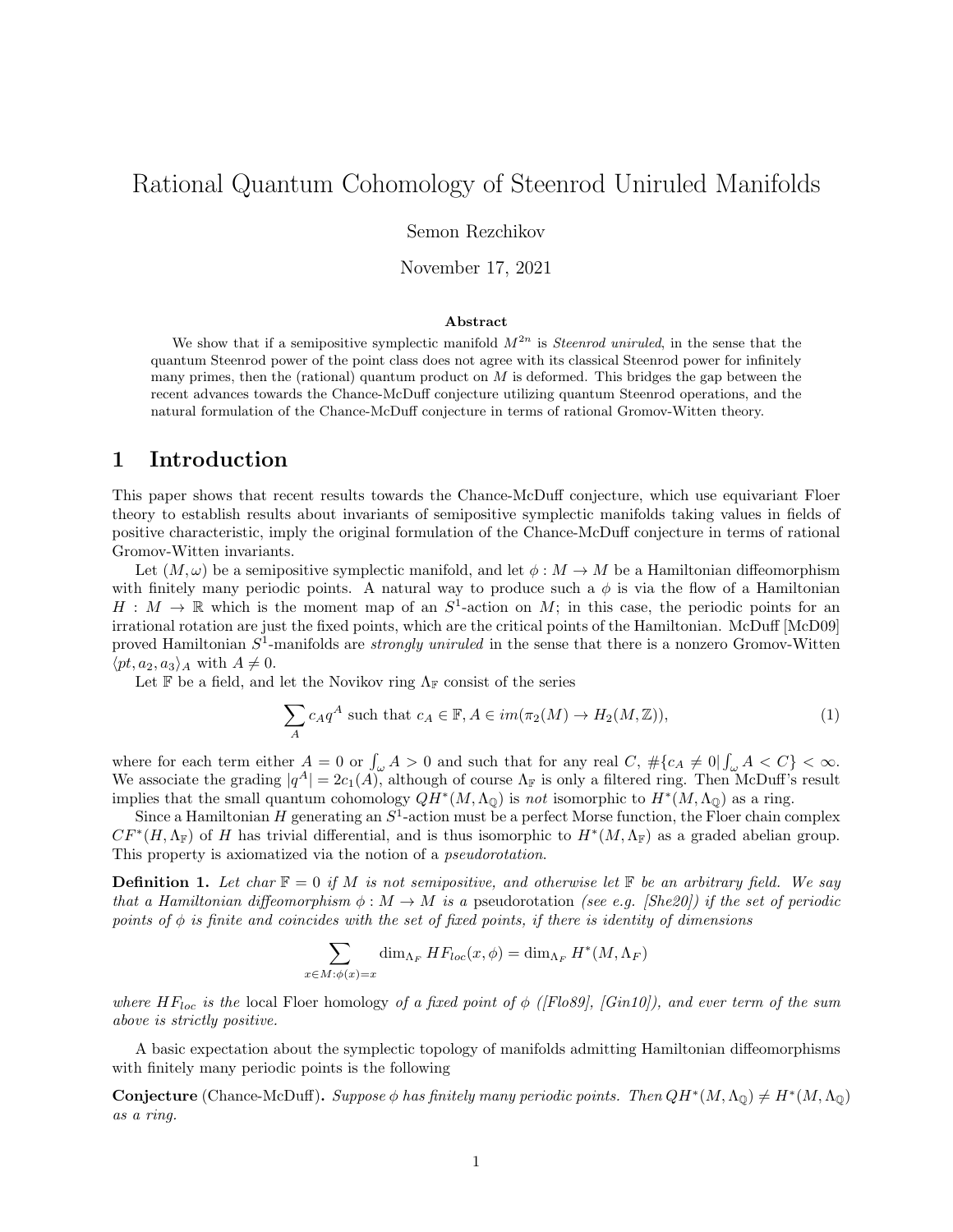Recent partial progress towards this conjecture been restricted to the case when  $\phi$  is a pseudorotation. Using one method [CGG19b], given additional index-theoretic conditions on the periodic points of  $\phi$ , one can utilize combinatorial arguments about index divisibility and iteration of the quantum product in local Floer cohomology to conclude the existence of nontrivial rational Gromov-Witten invariatns of M. Alternatively, several works have given conceptual arguments using *equivariant localization in Floer homology* [Sei15] [SZ22] together with quantum Steenrod operations [Fuk97], [Wil20] to argue the quantum Steenrod operations cannot agree with their classical counterparts.

In particular,  $[\text{She20}]$  and subsequently  $[\text{She19}]$ ,  $[\text{CGG19a}]$  establish that if M is a monotone symplectic manifold admitting an  $\mathbb{F}_2$ -pseudorotation, then M is  $\mathbb{F}_2$ -uniruled, a notion introduced in [She20]. We review this notion in Section 2; being F-uniruled implies that for any compatible almost complex structure on M, there is a pseudoholomorphic sphere passing through every point of M. Moreover, an upcoming paper [SSW] will establish that if M is a semipositive symplectic manifold admitting an  $\mathbb{F}_p$ -pseudorotation then M is  $\mathbb{F}_p$ -uniruled.

The main theorem of this paper is that such results using equivariant Floer homology are sufficient to establish the Chance-McDuff conjecture formulated using rational Gromov-Witten theory.

**Theorem 1.** Let  $(M, \omega)$  be a symplectic manifold of dimension 2n which is either monotone or has minimal Chern number  $N > 1$ , and is  $\mathbb{F}_p$ -uniruled for infinitely many primes p. Then the small rational quantum product on M is deformed, i.e  $QH^*(M,\Lambda_{\mathbb{Q}}) \neq H^*(M,\Lambda_{\mathbb{Q}})$  as a ring. If M is not monotone and has  $N=1$ , then the same conclusion holds when M is  $\mathbb{F}_2$ -uniruled.

Remark 1. The proof only uses a single prime p, and explicit descriptions of valid p may be obtained from the class  $[\omega]$  and the cohomological invariants of M. See Lemma 3 for the main obstruction, which has to do with making sure one can reduce  $[\omega]$  mod p.

The proof uses certain structural properties of the quantum Steenrod operations elaborated in [Wil20], [Wil], [Sei19], and [SW21], which review in Section 2, along with more basic facts about quantum cohomology. Section 3 shows that if  $QH^*(M,\Lambda_{\mathbb{Q}}) = H^*(M,\Lambda_{\mathbb{Q}})$  as rings, then in the total quantum Steenrod power of the fundamental class, all coefficients of  $q^A$  must be zero unless  $c_1(A) < 1$ . Section 4 reviews the moduli spaces defining rational and equivariant Gromov-Witten invariants. Section 5 shows that if  $c_1(A) \leq 0$ , then the pseudoholomorphic spheres in the class A cannot pass through a generic point of  $M$ . Combining these propositions, we conclude the proof of the main theorem below.

*Proof of Theorem 1.* Suppose that  $QH^*(M,\Lambda_0) = H^*(M,\Lambda_0)$ . By Proposition 1 the there is a prime p such that the non-classical terms in  $Q\Sigma_{[M]}(1)$  are  $f_A q^A$  for  $c_1(A) < 1$ ; but by Proposition 5,  $f_A = 0$ . Thus M is not  $\mathbb{F}_p$  uniruled for this p. We have proven the contrapositive.  $\Box$ 

Acknowledgements. I thank Egor Shelukhin for his interest in this work, for pointing out an error in an initial version of the argument presented in this paper, and for his comments on this manuscript. I also thank Denis Auroux for providing feedback regarding dimension-counting arguments in the style of Section 5. Additional acknowledgements to be added later.

## 2 Review of Quantum Steenrod Operations

On a semipositive sympletic manifold  $M$ , the 3-point GW invariants [MS12] are multilinear maps

$$
\langle \cdot, \cdot, \cdot \rangle_A : H^*(M, \mathbb{Z})^{\otimes 3} \to \mathbb{Z};\tag{2}
$$

by multilinearity they factor through  $(H^*(M,\mathbb{Z})/Tors)^{\otimes 3}$ . We can then define

$$
\langle \cdot, \cdot, \cdot \rangle_A : H^*(M, \mathbb{F})^{\otimes 3} \to \mathbb{F};\tag{3}
$$

by setting  $\langle x, y, z \rangle_A = 0$  whenever one of  $(x, y, z)$  does not land in  $Im(H^*(M, \mathbb{Z})/Tors \stackrel{\otimes \mathbb{F}}{\longrightarrow} H^*(M, \mathbb{F}))$ , and otherwise by lifting  $(x, y, z)$  to integral cohomology and applying the homomorphism  $\mathbb{Z} \to \mathbb{F}$  to the resulting Gromov-Witten invariant.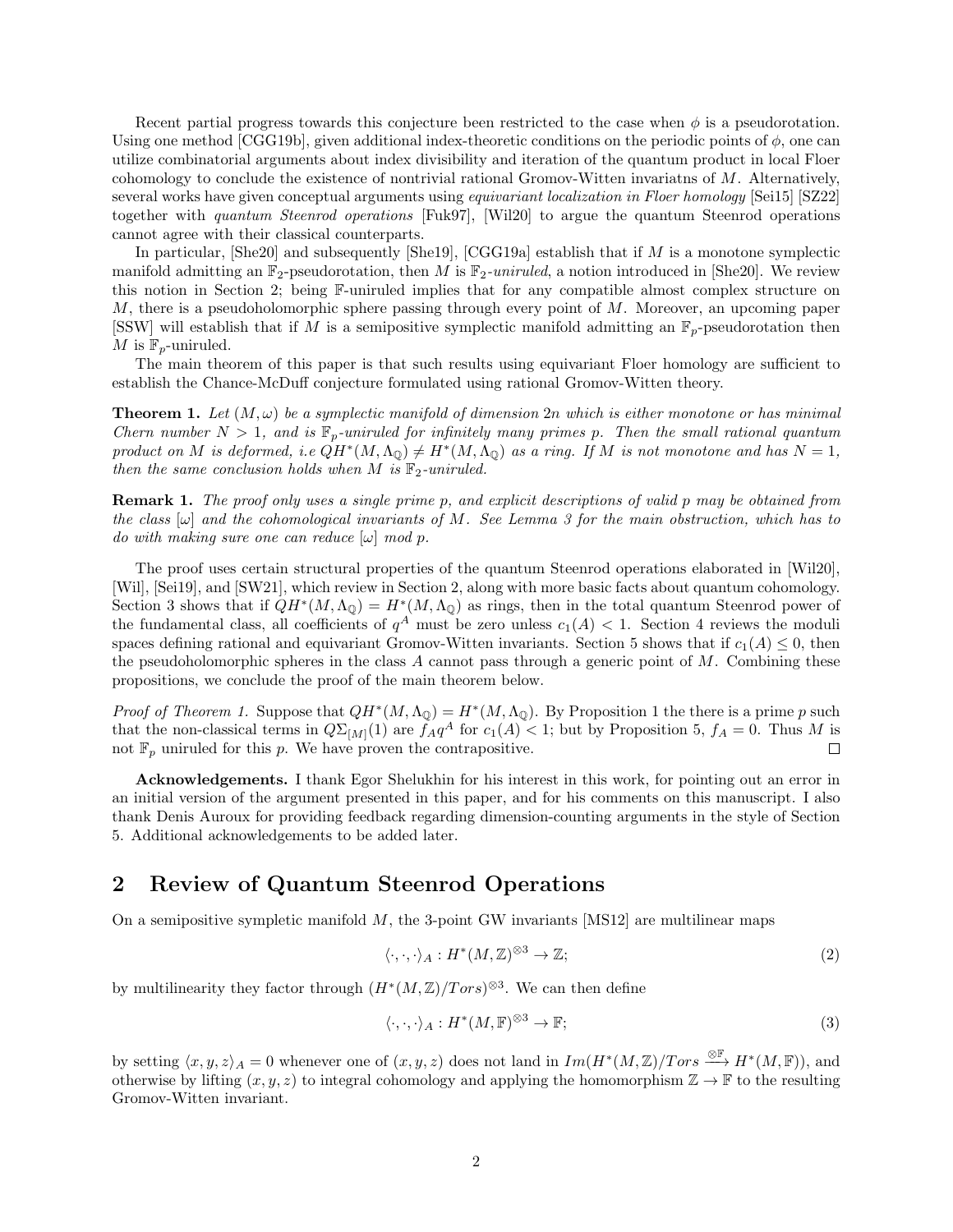These invariants give maps

$$
*_A: H^*(M, \mathbb{F})^{\otimes 2} \to H^{*-2c_1(A)}(M, \mathbb{F})
$$

$$
\int_M x *_A yz = \langle x, y, z \rangle_A
$$

$$
(4)
$$

which when extended  $\Lambda_{\mathbb{F}}$ -linearly and combined into

$$
x * y = \sum_{A} (x *_{A} y) q^{A}
$$
 (5)

give the  $\Lambda_{\mathbb{F}}$ -module  $H^*(M, \Lambda_{\mathbb{F}})$  the structure of a commutative  $\Lambda_{\mathbb{F}}$ -algebra – the small quantum cohomology  $QH^*(M,\Lambda_{\mathbb{F}})$  of M.

The discussion above establishes the following

**Lemma 1.** If  $\langle x, y, z \rangle_A = 0$  for all  $A \neq 0$  and  $\mathbb{F} = \mathbb{Q}$ , then this holds for any other field  $\mathbb{F}$ .

*Proof.* If one of  $\{x, y, z\}$  will does not lift to integral cohomology then the invariant is zero by definition. If they lift, then the invariant is zero any of the lifts are torsion classes. If none of the lifts are torsion classes, then the invariant agrees with the rational Gromov-Witten invariant associated to the image of the lifts in rational cohomology.  $\Box$ 

One defines the small quantum connection on  $H^*(M,\Lambda)[[t]]$  via

$$
\nabla_a \gamma = t \partial_a \gamma + a * \gamma. \tag{6}
$$

where \* is extended t-linearly and  $|t| = 2$ . Here  $a \in H^2(M, \mathbb{Z})$  and  $\partial_a q^A = (a \cdot A) q^A$ .

The Quantum Steenrod Operations are certain maps depending on a prime p

$$
Q\Sigma_b: H^*(M, \mathbb{F}_p) \to (H^*(M, \Lambda)[[t, \theta]])^{*+p|b|}
$$
\n
$$
(7)
$$

where  $b \in H^*(M, \mathbb{F}_p)$  and  $|t| = 2$ ,  $|\theta| = 1$ , which q-deform the usual operations in the sense that their reduction modulo the maximal ideal of  $\Lambda_{\mathbb{F}}$  agrees with the operation

$$
H^*(M, \mathbb{F}_p) \ni x \mapsto St_p(b)x \tag{8}
$$

where  $St_p$  is the total Steenrod power

$$
St_p: H^{|b|}(M, \mathbb{F}_p) \to (H^*(M, \mathbb{F}_p)[[t, \theta]])^{p|b|}.
$$
\n
$$
(9)
$$

We use the conventions of [Sei19] for  $St_p$ ; up to explicit signs and nonzero constants, the coefficients of the terms of  $St_p$  are the usual Steenrod powers  $P^i$  or their Bocksteins  $\beta P^i$  (or alternatively the Steenrod squares  $Sq<sup>i</sup>$  if  $p = 2$ ) defined as in [Hat00].

**Definition 2** ([She20]). We say that M is  $\mathbb{F}_p$ -uniruled if

$$
Q\Sigma_{[M]}(1) \neq St_p([M])(1) = \pm [M]t^{(p-1)n}.
$$
\n(10)

where  $[M]$  is the cohomology class Poincare-dual to a point (the "point class"). See [Sei19, Eq. 10.9] for a formula for the sign.

This implies that for every compatible almost complex structure on M there is is a pseudoholomorphic sphere through every point of  $M$ ; see Remark 4.

The classical and quantum Cartan relations are the respective identities

$$
St_p(a)St_p(b) = (-1)^{c(a,b)}St_p(ab), \ Q\Sigma_bQ\Sigma_c = (-1)^{c(a,b)}Q\Sigma_{b*c}, \ \text{where } c(a,b) = |a||b|\frac{p(p-1)}{2},\tag{11}
$$

where we extend all of the above maps to endomorphisms of  $H^*(M,\Lambda)[[t,\theta]]$  by  $t,\lambda,q^A$ -linearity, and we extend the lower argument of  $Q\Sigma$  to take  $\Lambda_{\mathbb{F}}$ -linear sums by requiring that

$$
Q\Sigma_b = \sum_A q^{pA} Q \Sigma_{b_A} \text{ for } b = \sum_A b_A a^A. \tag{12}
$$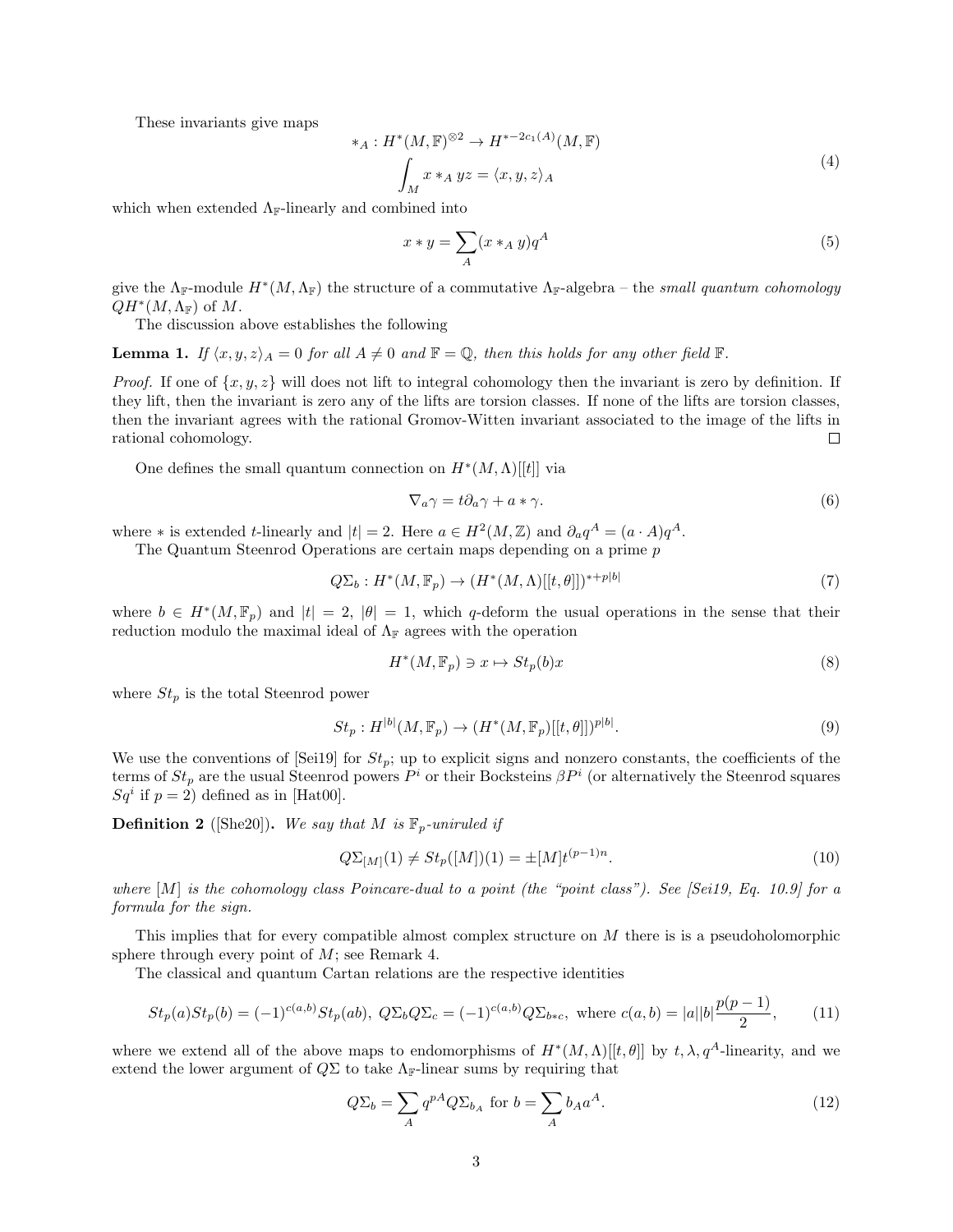Recently, Seidel and Wilkins [SW21] have established that the quantum Steenrod operations are covariantly constant with respect to the quantum connection, namely that we have an identity

$$
Q\Sigma_b \nabla_a = \nabla_a Q \Sigma_b. \tag{13}
$$

Let  $I_{diff,p} \subset \Lambda_{\mathbb{F}_p}$  be the ideal generated by those elements  $q^A$  such that  $\partial_q q^A$  for all  $a \in H^2(M,\mathbb{Z})$ . Equation (13) immediately implies

**Lemma 2.** Suppose that  $\langle x, y, z \rangle_A = 0$  for all  $A \neq 0$ . Then  $Q\Sigma_b c = St(b)c \mod I_{diff}$ .

*Proof.* The assumption implies that  $\nabla_a = t\partial_a$ . Since t is not a zero-divisor (13) implies that for any  $x \in H^*(M, \mathbb{F}_p),$ 

$$
\partial_a Q \Sigma_b(x) = Q \Sigma_b(\partial_a x) = 0. \tag{14}
$$

 $\Box$ 

 $\Box$ 

# 3 Steenrod Coefficients must be Calabi-Yau

In this section, we prove

**Proposition 1.** Let  $(M, \omega)$  be semipositive, and assume that the small quantum cohomology of M is classical. Then, if M is monotone or has minimal chern number  $N > 1$ , then there are infinitely many primes p such that if  $q^A$  has a nonzero-coefficient in  $Q\Sigma_{[M]}(1)$  for this prime, then  $c_1(A) \leq 0$ . If M is not monotone and has  $N = 1$ , then this conclusion holds for  $p = 2$ .

We recall that the semipositivity condition (also refered to as *weak monotonicity* [HS95]) means [MS12, Exercise 6.4.3] that either

- 1. M is monotone:  $c_1(M)(A) = \kappa[\omega](A)$  for some  $\kappa > 0$ , for every  $A \in \pi_2(M)$ ;
- 2. M is spherically Calabi-Yau, i.e.  $c_1(M)(A) = 0$  for every  $A \in \pi_2(M)$ ; or
- 3. M has minimal Chern number  $N \geq n-2$ .

The proof will require several cases, and in the worst case  $(n = 3, N = 1)$  we will use an analytical result proven in the final section. Before we proceed, we discuss how to make  $[\omega]$  into an integral class.

**Lemma 3.** If  $(M^{2n}, \omega)$  is a semipositive symplectic manifold then there is a constant  $P > 0$  such that for all  $p > P$ ,  $\omega$  can be deformed through semipositive symplectic forms into a symplectic form  $\tilde{\omega}$  such that  $[\tilde{\omega}]$ is integral and such that  $[\tilde{\omega}]^n \neq 0 \mod p$ .

*Proof.* Suppose M is monotone or spherically Calabi-Yau. Write  $H_S^2(M) = Im(\pi_2(M) \to H_2(M, \mathbb{Z})/Tor)$ . Write  $H_S^2(M) = Hom(H_S^2(M), \mathbb{Z})$ , and  $H_S^2(M)^{\perp} = \text{ker}(Hom(H_2(M, \mathbb{Z})/Tors, \mathbb{Z}) \to H_S^2(M)$ . Then  $H^2(M, \mathbb{R}) =$  $H_S^2(M) \otimes \mathbb{R} \oplus H_S^2(M)^\perp \otimes \mathbb{R}$ . Under this decomposition write  $[\omega] = [\omega]_S + [\omega]_S^\perp$ .

If M is monotone or spherically Calabi-Yau, since  $c_1(M)$  is integral we can let  $\tilde{\omega}_1$  to be a rescaling of  $\omega$  so that  $|\tilde{\omega}_1|_S$  an integral class. In general, the set of cohomology classes of symplectic forms deformation equivalent to  $\omega$  projects to a subset of  $H^2(M,\mathbb{R})$  which contains an open subset U of  $[\omega]$ . The image of  $H_S^2(M)^{\perp}$  in  $H_S^2(M)^{\perp} \otimes \mathbb{R}$  is dense; thus, we can perturb  $\tilde{\omega}_1$  among semi-positive symplectic forms with cohomology classes in  $U \cap ([\tilde{\omega}_1]_S + H_S^2(M)^{\perp} \otimes \mathbb{R})$  to a symplectic form  $\tilde{\omega}$  such that  $[\tilde{\omega}_1]_S = [\tilde{\omega}_S]$ , while  $[\tilde{\omega}]_S^{\perp}$  is rational. Thus  $[\tilde{\omega}]$  is rational. Rescaling  $\tilde{\omega}$  by an integer we can assume that  $\tilde{\omega}$  is integral. On the other hand, if  $N \geq n-2$  then then any other symplectic form on M is semipositive; therefore, we can also deform  $\omega$  to a rational symplectic form through semipositive symplectic forms by a small perturbation, and subsequently rescale to get an integral symplectic form.

Write  $[\tilde{\omega}]^n = K[M]$ ; since  $\tilde{\omega}$  is symplectic,  $K \neq 0$ . Then  $P = K$  will do.

Remark 2. Continuing on Remark 1, the factors of p are allowed are a problem in the approximation of  $\omega$  by rational classes, and in concrete cases, one may follow the reasoning of the lemma above to derive explicit primes p for which the conclusion of the lemma is valid. In the remainder of the proof we will have no further conditions on p, unless  $N = 1$  and  $n = 3$ , where we will change our strategy and take  $p = 2$ .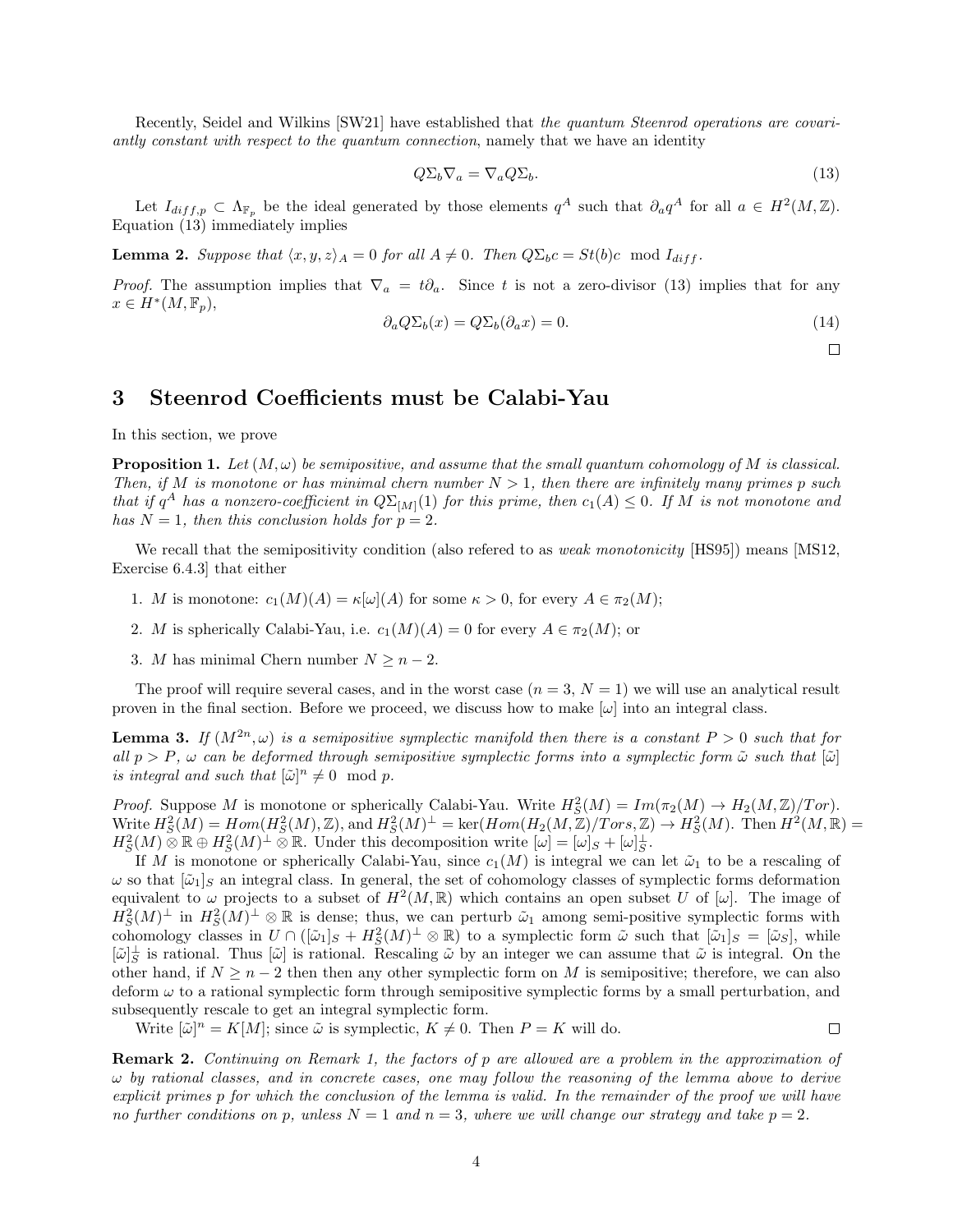**Remark 3.** The rational Gromov-Witten invariants of a semipositive symplectic manifold are independent of symplectic form up to deformation through semipositive symplectic forms [MS12]. This holds because one can use almost complex structures tamed by  $\omega$  to define the Gromov-Witten moduli spaces, and because the set of almost complex structures tamed by  $\omega$  is open in the set of almost complex structures and correspondingly the set of symplectic forms taming a fixed almost complex structure is open in the space of symplectic forms. The quantum Steenrod powers as defined in  $[SW21]$  require one to choose  $\omega$ -compatible almost complex structures; but for the Gromov compactness results used in the paper,  $\omega$ -tame almost complex structures would suffice. Thus, one can show that the deformations of Lemma 3 preserve the property of the underlying symplectic manifold being Steenrod uniruled for any given prime p.

*Proof of Proposition 1.* If  $c_1(M) = 0$  the conclusion follows.

Otherwise we will prove the contrapositive; thus, assume that  $\langle x, y, z \rangle_A = 0$  for all  $A \neq 0$ . Then quantum multiplication agrees with the classical cup product.

First, suppose  $\omega$  is integral. Note that (reducing  $[\omega] \mod p$ ),  $St_p([\omega]) = G_p([\omega])$  for  $G_p(z) \in \mathbb{F}_p[z]$  and explicit polynomial. Indeed, there is a map  $f : M \to \mathbb{C}P^{\infty}$  such that  $f^*c_1 = [\omega]$ , where  $H^*(\mathbb{C}P^{\infty}, \mathbb{F}_p) =$  $\mathbb{F}_p[c_1]$ . The claim follows because the Steenrod operations are natural.

We will repeatedly utilize the following

**Lemma 4.** Let  $a \in H^2(M, \mathbb{F})$ ; then if  $p > n$  we can write

$$
Q\Sigma_a(b) = St_p(a)b + \sum_i f_i a^{A_i} + \sum_j g_j q^{B_j}
$$
\n
$$
(15)
$$

where  $c_1(A_i) = 0$ ,  $c_1(B_j) = p$ ,  $A_i \neq 0$ , and  $f_i, g_j \in (t, \theta)H^*(M, \mathbb{F})[[t, \theta]]$ . If  $b = 1$  or  $N > 1$  then  $g_j = 0$  for each j.

*Proof.* We have that  $Q\Sigma_a b = St(a)b + f$  for  $f \in I_{diff,p}$  of degree 2p. Write  $f = \sum_i f_i q^{A_i} + \dots$  for  $\partial_a q^{\overline{A_i}} = (a \cdot A_i) a^{A_i} = 0, A_i \neq 0$ , and  $f_i \in H^*(M, \mathbb{F})[[t, \theta]]$ . Write  $A_i = pB_i + T_i$  where  $T_i$  is a torsion class, and suppose  $f_i \neq 0$ .

We see that  $|f_i q^{A_i}| = |f_i| + 2c_1(pB_i + T_i) = |f_i| + 2pc_1(B_i) = |b| + 2p$ . Dividing by 2p and using that  $p > n$  we see that  $c_1(B_i) \leq 1$ . So if  $N > 1$  we have that  $c_1(A_i) \leq 0$ .

By Remark 5 we actually have that if  $c_1(A_i) \geq 0$  for any i. So we have established the theorem when  $N > 1$ .

Moreover, writing  $f_i \in f_i^0 + (t, \theta)$  we have that  $f_i^0 = 0$  since

$$
\sum_{i} f_i^0 a^{A_i} = a^{*n} * b - a^n b = 0
$$
\n(16)

since again, the quantum product is classical. By degree considerations this proves the last sentence when  $b=1.$ 

 $\Box$ 

In the case where M is monotone or when  $N > 1$ , we apply Lemma 3, and replace  $\omega$  with  $\tilde{\omega}$  as in the lemma. By Remark 3, this preserves the rational Gromov-Witten invariants of  $M$ , as well as the property of being  $\mathbb{F}_p$ -Steenrod uniruled. We then have that  $[\omega]^* = [\omega]^n = K[M]$ . Note that  $Q\Sigma_{[M]}(1) =$  $(1/K)Q_{\sum_{[\omega]^*n}}(1)$ , which makes sense since  $0 \neq K \in \mathbb{F}_p$  is invertible.

We have by Lemma 4 that

$$
Q\Sigma_{[\omega]}(1) = St_p([\omega]) + \sum_i f_i q^{A_i} = G_p([\omega]) + \sum_i f_i q^{A_i}, \ c_1(A_i) = 0, A_i \neq 0. \tag{17}
$$

This is the base case of an induction on  $k$  establishing that

$$
Q\Sigma_{[\omega]^k}(1) = Q\Sigma_{[\omega]}^k(1) = St([\omega]^k) + \sum_i f_i q^{A_i}, \ c_i(A_i) = 0, A_i \neq 0.
$$
 (18)

In the case that M is monotone we further have that  $f_i = 0$  in the base case and the inductive hypothesis.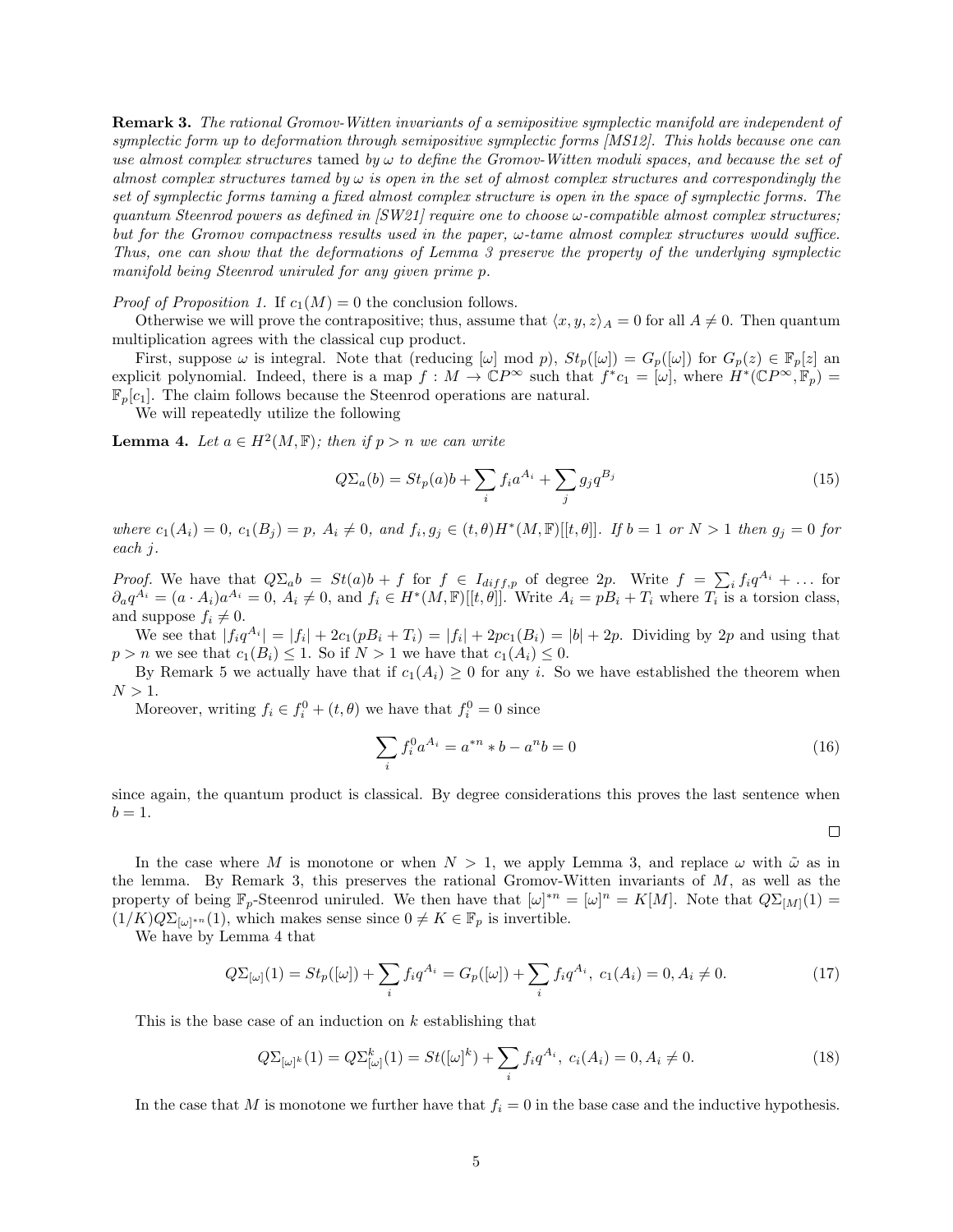Now, for any  $a \in H^2(M, \mathbb{Z})$ , there is an operation [SW21]

$$
\Pi_{a,b}: H^*(M, \mathbb{F}_p) \to (H^*(M)[[t, \theta]])^{*+|a|-2+p|b|}
$$
\n(19)

satisfying

$$
t\Pi_{a,b}(c) = Q\Sigma_b(a*c) - a \cdot Q\Sigma_b(c). \tag{20}
$$

Moreover, it also satisfies

$$
\Pi_{a,b}(c) = \partial_a Q \Sigma_b(c) = 0. \tag{21}
$$

Since t is not a zero-divisor we conclude that  $Q\Sigma_b(\omega^k) = \omega^k Q \Sigma_b(1)$  for any  $k \geq 0$ . Thus assuming (18) we have that

$$
Q\Sigma_{[\omega]} Q \Sigma_{[\omega]}^k(1) = Q \Sigma_{[\omega]} (G_p([\omega])^k) + \sum_i q^{A_i} Q \Sigma_{[\omega]}(f_i) = G_p([\omega])^k Q \Sigma_{[\omega]}(1) + \sum_i q^{A_i} Q \Sigma_{[\omega]}(f_i). \tag{22}
$$

In the case that  $N > 1$  we see that  $g_i = 0$  in Lemma 4; applying that lemma to the terms  $Q\Sigma_{[\omega]}(f_i)$ in formula above we see that the inductive hypothesis is preserved. On the other hand, if we are in the monotone case the  $f_i$  were zero and thus applying the formula from the base case we see that the inductive hypothesis has been preserved as well. This establishes the induction and for  $k = n$  proves the theorem when M is monotone or when  $N > 1$ .

The remaining case is  $N = 1$  and M is not monotone, which implies that  $2 \le n \le 3$ .

Suppose  $n = 2$ . Then by Poincare duality we can find a pair of classes  $a, b \in H^2(M, \mathbb{F}_p)$  such that  $ab = [M]$ . Choosing  $p > n = 2$ , we use quantum Cartan to write  $Q\Sigma_{[M]}(1) = Q\Sigma_b Q \Sigma_a(1)$  and conclude the proposition by applying Lemma 4 twice.

The final and trickest case is if  $n = 3$ . In this case we will specialize to  $p = 2$ . By Poincare duality we can find a pair of classes  $a \in H^4(M, \mathbb{Z})$ ,  $b \in H^2(M, \mathbb{Z})$  such that  $ab = [M]$  integrally; and thus the same holds for the mod-2 reductions of these classes.

We will decompose  $Q\Sigma_{[M]}(1) = Q\Sigma_b Q \Sigma_a(1)$ . Let us study the terms in

$$
Q\Sigma_a(1) = St_2(a) + \sum_i f_i q^{A_i}, A_i \neq 0.
$$
\n(23)

Then  $St_2(a) = t^2Sq_0(a) + t\theta Sq_1(a) + Sq_2(a)$ . Since a is integral,  $Sq_1(a) = 0$  since  $Sq_1$  is the Bockstein. For the remaining terms we have  $|f_i q^{A_i}| = 4$ , so arguing as in Lemma 4 we write  $A_i = pB_i + T_i$  where  $T_i$  is torsion, and conclude that  $|f_i| + 4c_1(B_i) = 8$ . We write  $f_i = \theta^{x_i} t^{y_i} f'_i$  with  $f'_i \in H^*(M, \mathbb{F}_2)$ . Then  $|x_i| + |y_i| > 0$ , and in particular  $|f_i| > 0$ . Thus  $c_1(B_i) \leq 1$ . If  $c_1(B_i) = 1$  then  $|f'_i| \leq 3$ . We will establish by an analytical argument in Section 5 that

**Proposition 2.** In the situation described above,  $f_i = 0$  for each i.

Given this proposition we conclude by writing  $Sq_2(a) = r[M] = rba$ , and utilizing (20), (21) to compute that

$$
Q\Sigma_{[M]}(1) = Q\Sigma_b((t^2 + rb)a) = (t^2 + rb)Q\Sigma_b a = (t^2 + rb)\left(Sq_2(b)a + \sum_i f_i q^{2B_i + T_i}\right)
$$
(24)

where  $B_i, T_i \in H_2(M, \mathbb{Z})$  with  $B_i$  torsion-free and  $T_i$  torsion. By degree considerations as above we conclude that  $c_1(B_i) \leq 1$ , and if  $c_1(B_i) = 1$  then  $f_i = \theta^{x_i} t^{y^i} f'_i$  with  $f'_i \in H^*(M, \mathbb{F}_2)$  and  $|f'_i| \leq 3$ . We then invoke one more proposition proven in Section 5:

**Proposition 3.** In the situation above, if  $Q\Sigma_{[M]}(1) = \sum_i \theta^{x_i} t^{y_i} f'_i q^{A_i}$  with  $c_1(A_i) = 2$  then  $|f'_i| > 3$ .

Thus  $c_1(2B_i+T_i) \leq 0$  and we have proven the proposition.

 $\Box$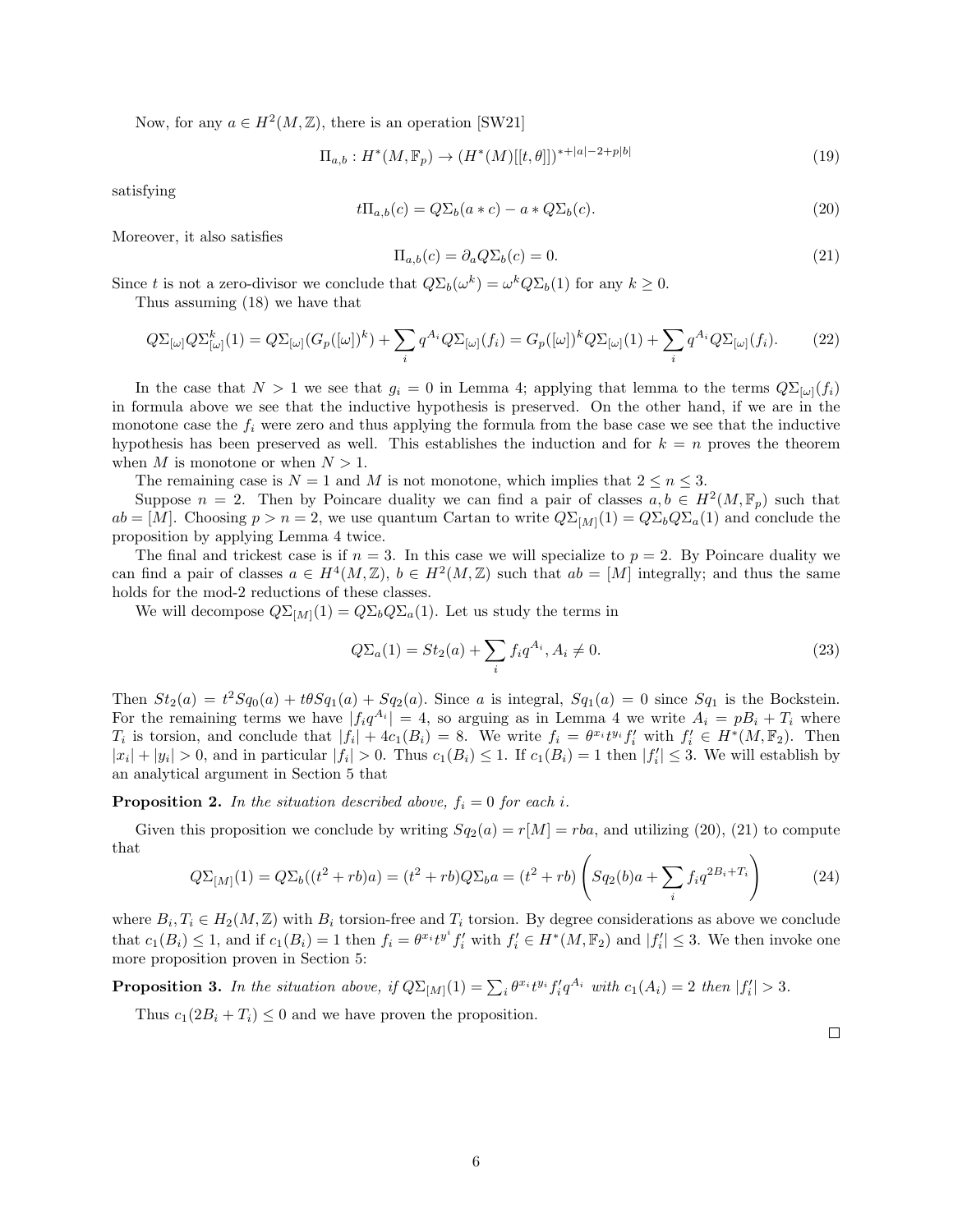#### 4 Rational and Equivariant Gromov Witten Invariants

In this section we review the definitions of the moduli spaces giving rise to the usual Gromov-Witten invariants as well as the quantum Steenrod powers.

Let f be a Morse function with critical point set  $Crit(f)$ , and let g be a metric such that the gradient flow of f is Morse-Smale. If x is a critical point of f with Morse index  $|x|$ , then in our conventions the stable manifold  $W^s(x)$  has dimension |x|, while the unstable manifold  $W^u(x)$  has dimension  $2n - |x|$ . Write  $\mathbb{F}_x$  for the 1-dimensional F-vector space generated by the two orientations of  $W<sup>s</sup>(x)$  modulo the relation that the sum of the orientations is zero. The Morse complex is

$$
CM^{k}(f) = \bigoplus_{|x|=k} \mathbb{F}_{x}
$$
\n(25)

and it has a cohomological differential such that its cohomology computes  $H^*(M, \mathbb{F})$ .

Write  $\mathcal{J}(M)$  or for the set of compatible almost complex structures on M and write  $\mathcal{J}(S^2, M)$  for the set of smooth maps from  $S^2$  to  $\mathcal{J}(M)$ .

**Rational GW theory.** Given  $A \in \text{im}(\pi_2(M) \to H_2(M, \mathbb{Z}))$  and an element  $J_z \in \mathcal{J}(S^2, M)$  with  $z \in S^2$ , we have the moduli space

$$
\mathcal{M}_{0,3}(M, A, J_z) = \{u : S^2 \to M; \bar{\partial}_{J_z} u = 0\}.
$$
\n(26)

This is equipped with maps

$$
ev_p: \mathcal{M}_{0,3} \to M \text{ for each } p \in S^2
$$
\n
$$
(27)
$$

where we will choose  $p \in \{0, 1, \infty\}$ . Write  $Aut(\mathbb{P}^1, \{S\})$  for the group of automorphisms of  $\mathbb{P}^1$  which fix  $S \subset \mathbb{P}^1$ . If  $J_z$  is independent of  $z$  (i.e.,  $J_z \in \mathcal{J}(M)$ ) then we also have moduli spaces  $\overline{\mathcal{M}}_{0,2}$  and  $\overline{\mathcal{M}}_{0,1}$  defined by quotienting  $\overline{\mathcal{M}}_{0,3}$  by  $Aut(\mathbb{P}^1, {\{\infty\}})$  and  $Aut(\mathbb{P}^1, {\{\infty,1\}})$ , respectively.

Each of the above moduli spaces is contained in its Gromov-Kontsevich compactification, and contains the subspace of simple maps:

$$
\mathcal{M}_{0,k}^*(M, A, J_z) \subset \mathcal{M}_{0,k}(M, A, J_z) \subset \overline{\mathcal{M}}_{0,k}(M, A, J_z)
$$
\n
$$
(28)
$$

The methods of [MS12] can be used to establish

**Proposition 4.** There exist  $J_z$  such that

$$
ev_0 \times ev_1 \times ev_{\infty} : \mathcal{M}_{0,3}^*(M, A, J_z) \to M \times M \times M
$$

is a pseudocycle [MS12] of dimension  $2n + 2c_1(A)$ .

The rational Gromov Witten invariant  $\langle a, b, c \rangle_A$  is defined by defining the map on generators of  $CM^*(f)$ via

$$
\langle x, y, z \rangle_A = \# \mathcal{M}_{0,3}^*(M, A, J_z) \times_{M \times M \times M} W^u(x) \times W^u(y) \times W^u(z). \tag{29}
$$

The cardinality of the set on the right hand side is finite whenever  $|x| + |y| + |z| - 2c_1(A) = 2n$ , and the points are counted with sign according to the canonical orientation on the fiber product; otherwise the count is defined to be zero.

**Equivariant GW theory.** The terms the quantum Steenrod operation  $Q\Sigma_a$  can also be described in a similar way [SW21]. Let

$$
S^{\infty} = \{(w_0, w_1, \ldots) | w_i \in \mathbb{C}, w_i = 0 \text{ for } i >> 0\} = \bigcup_{k \ge 0} S^k.
$$
 (30)

There is an action of  $\mathbb{Z}/p$  on  $S^{\infty}$  where the generator  $\sigma$  acts by multiplication by  $\zeta = e^{2\pi i/p}$ . There are smooth manifolds with corners  $\Delta_i \subset S^{\infty}$  homeomorphic to disks; the  $\Delta_i$  together with their images under the  $\mathbb{Z}/p$  action give give  $S^{\infty}$  the structure of a free  $\mathbb{Z}/p$ -CW complex.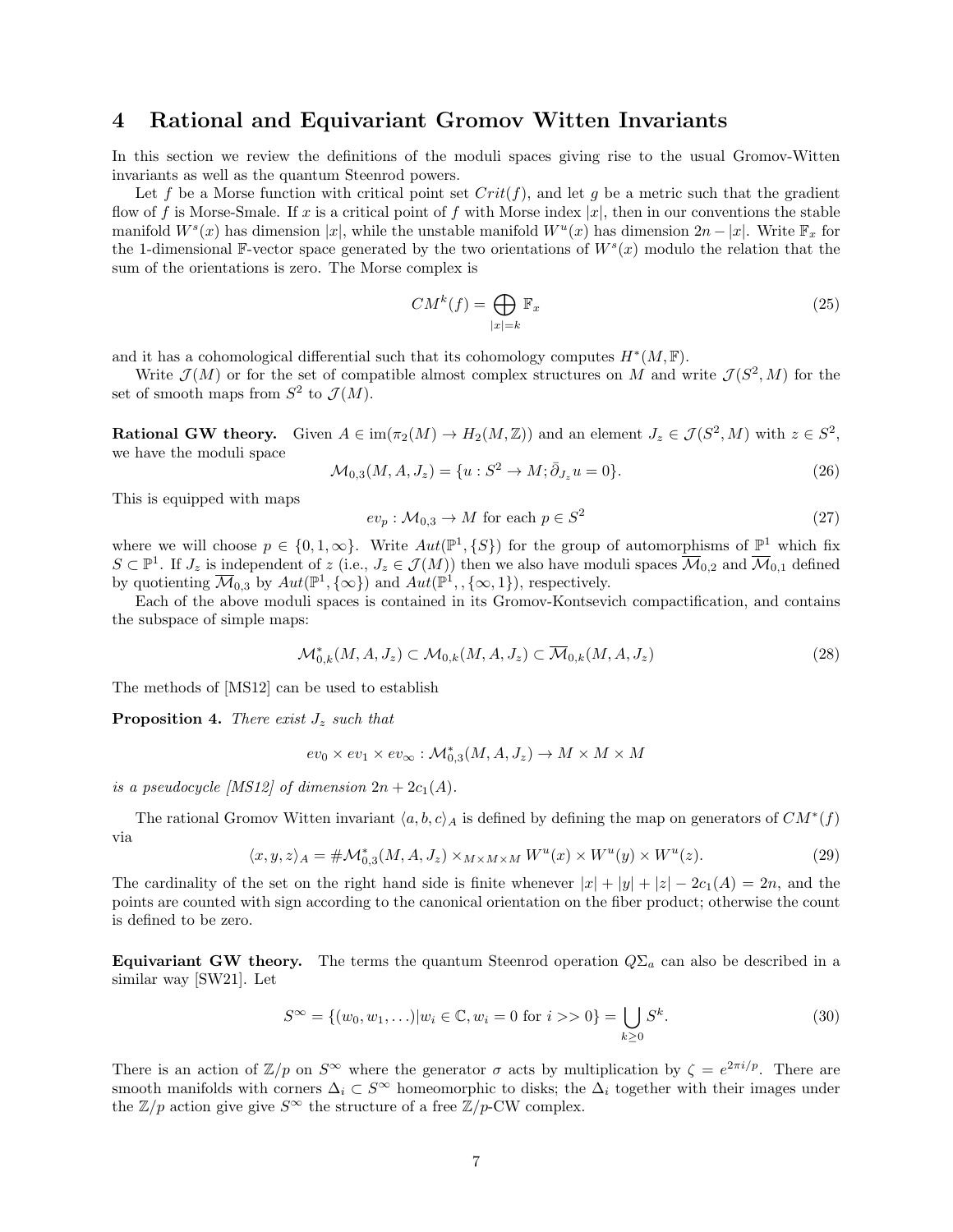There is an action of  $\mathbb{Z}/p$  on  $\mathbb{P}^1$  generated multiplication by  $\zeta$  and we write

$$
C = \mathbb{P}^1, z_{C,0} = 0, z_{C,1} = \zeta^{1/2}, z_{C,2} = \zeta^{3/2}, \dots, z_{C,p} = \zeta^{-1/2}, z_{C,\infty} = \infty.
$$
\n(31)

Given an element  $J_z \in \mathcal{J}(S^2, M)$ , write  $Hom(TS^2, TM)$  for the space of linear maps maps from  $TS^2$  to TM when each bundle is pulled back to  $S^2 \times M$ . Note that there is an action of  $\sigma$  on  $\mathcal{J}(S^2, M)$  and on  $Hom(TS^2, TM)$  by pullback.

The operation  $Q\Sigma_a$  is defined by choosing perturbation data

$$
\{J_{z,w}\}_{w\in S^{\infty}} \in \mathcal{J}(S^2, M), \{\eta_{z,w}\}_{w\in S^{\infty}} \in Hom(TS^2, TM),
$$
  
\n
$$
J_{\sigma(z),w} = J_{z,\sigma(w)}, \ \eta_{\sigma(z),w} = \eta_{z,\sigma(w)}, \ \eta_{z,w} = -J_z \eta_{z,w}.
$$
\n
$$
(32)
$$

which vary smoothly on each  $\Delta_i$ , and defining for each  $A \in H_2(M, \mathbb{Z})$ ,  $x_0, \ldots, x_p, x_\infty \in Crit(f)$ , the moduli space

$$
\mathcal{M}_A(\Delta_i \times C, x_0, \dots, x_p, x_\infty) = \left\{ \begin{array}{c} w \in \Delta_i \setminus \partial \Delta_i, \left| \bar{\partial}_{J_{w,z}} u = \eta_{w,z}, u_*[C] = A \\ u : C \to M \end{array} \right| \begin{array}{c} u(x_C, u) = u(x_C, u) \\ u(x_C, u) \in W^u(x_i), i = 0, \dots, p; u(x_C, \infty) \in W^s(x_\infty) \end{array} \right\}.
$$
\n(33)

For generic choices of perturbation data this moduli space has dimension

$$
i + 2c_1(A) + |x_{\infty}| - \sum_{i=0}^{p} |x_i|.
$$
 (34)

We then define

$$
\Sigma_A^i: CM^*(f) \otimes CM^*(f)^{\otimes p} \to CM^{*-i-c_1(A)}(f)
$$
\n(35)

by using (33) to define this map's coefficients. This descends to a map on homology, and finally if  $a, b \in$  $H^*(M,\mathbb{F}),$  we have

$$
Q\Sigma_a(b) = (-1)^{|a||b|} \sum_A q^A \sum_k \Sigma_A^{2k}(a, b, \dots b)t^k + (-1)^{|a|+|b|} \Sigma_A^{2k+1}(a, b, \dots b)t^k \theta.
$$
 (36)

## 5 Uniruling Cohomology Classes

In this section we first prove an equivariant symplectic incarnation of a well known fact in algebraic geometry, that a projective variety cannot be uniruled by spheres of low Chern number:

Proposition 5. Write

$$
Q\Sigma_{[M]}(1) = f_0 + \sum_{A \neq 0} f_A q^A.
$$
\n(37)

If  $f_A \neq 0$  then  $c_1(A) > 1$ .

*Proof.* To define Morse cohomology let us use a Morse function with a unique minimum  $p_$  and a unique maximum  $p^+$ . We choose a sequence of perturbation data  $J_{z,w}^i, \eta_{z,w}^i$  as in (32) which limit to  $J_{z,w}^{\infty} = J^{\infty} \in$  $\mathcal{J}(M)$ ,  $\eta_{z,w}^{\infty} = 0$ ; If  $f_A$  is nonzero then the moduli spaces (33) defining the corresponding count are nonempty for all *i*. Thus, the Gromov compactification of the corresponding moduli space for the perturbation data  $(J_{z,w}^{\infty},0)$  is also nonempty. Let

$$
\mathcal{M}_A(C, x_0, \dots, x_p; x_\infty) = \left\{ u : C \to M \mid \bar{\partial}_{J^\infty} u = 0, u_*[C] = A \right\}
$$
  

$$
u(z_{C,i}) \in W^u(x_i), i = 0, \dots, p; u(z_{C,\infty}) \in W^s(x_\infty) \right\}
$$
 (38)

and let  $\overline{\mathcal{M}}_A(C, x_0, \ldots, x_p; x_\infty)$  be its Gromov compactification. Writing  $f_A = \theta^{f_A^{\theta}} t^{f_A^{\theta}} f_A^{\prime}$  with  $f_A \in H^*(M, \mathbb{F})$ we thus have that for some  $x \in Crit(f)$  whose coefficient for a chain level representative of  $f'_A$  is nonzero, we have that

$$
\overline{\mathcal{M}}_{A}(\Delta_{f_A^{\theta} + 2f_A^t} \times C, p_-, p_+, \dots, p_+, x) = \Delta_{f_A^{\theta} + 2f_A^t} \times \overline{\mathcal{M}}_{A}(C, p_-, p_+, \dots, p_+; x)
$$
(39)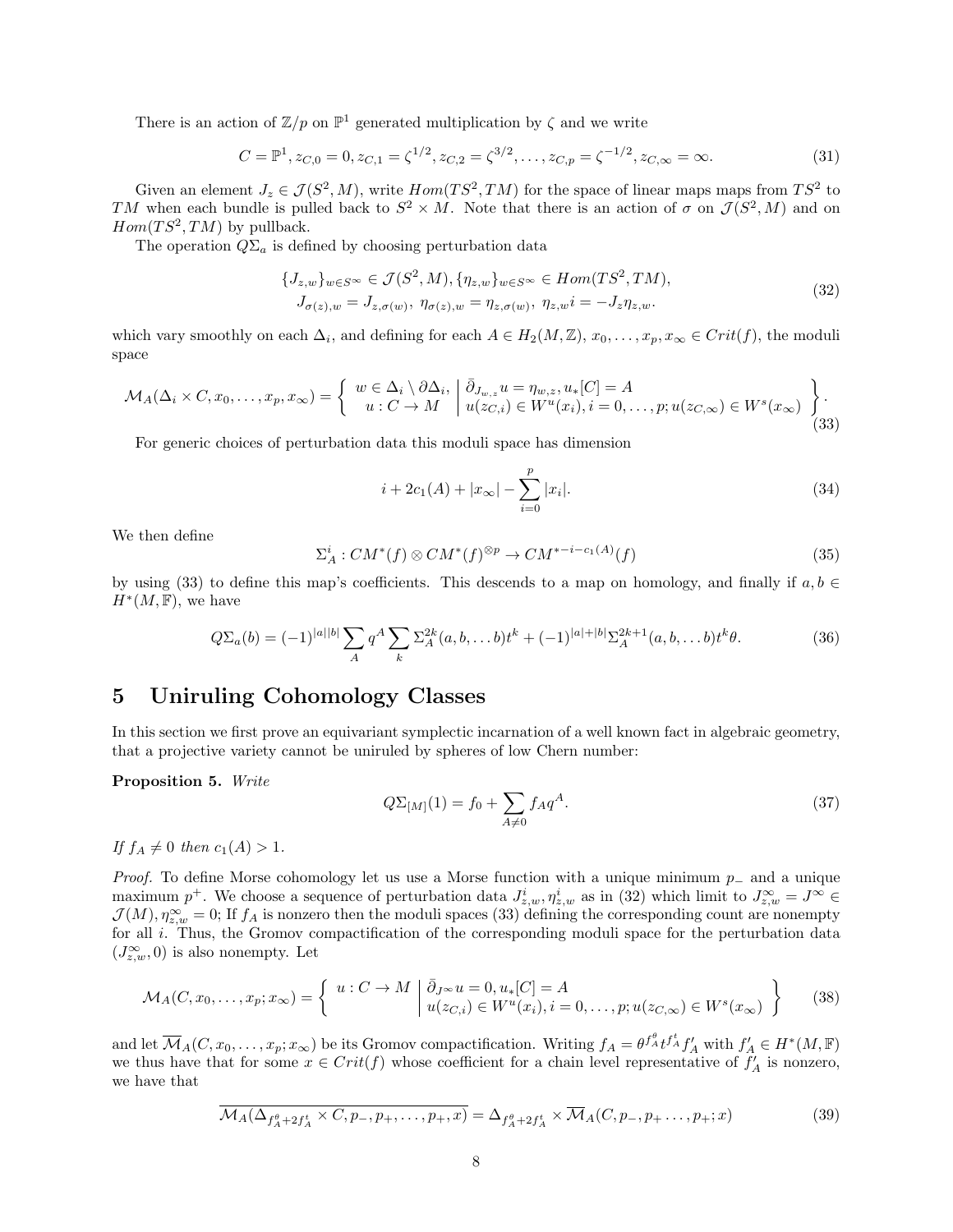is nonempty, where the left hand side is defined using using the perturbation data  $(J_{z,w}^{\infty},0)$ . Thus in particular we have that the Gromov compactification  $\overline{\mathcal{M}}_A(C'; p_+, \ldots, p_+)$  of

$$
\mathcal{M}_A(C'; p_+, \dots, p_+) = \left\{ u : C \to M \mid \bar{\partial}_{J^\infty} u = 0, u_*[C] = A \atop u(z_{C,i}) = p_+, i = 1, \dots, p; \right\}
$$
(40)

(where C' of course refers to C with  $z_{C,0}$  and  $z_{C,\infty}$  forgotten) is nonempty.

**Remark 4.** This standard argument implies that for arbitrary  $J^{\infty}$ , there is a  $J^{\infty}$ -holomorphic sphere through any  $p^+ \in M$  if M is  $\mathbb{F}_p$ -uniruled for some p. This is explained and first stated in [She20, Remark 2].

We will argue that this moduli space must be empty if we choose  $J^{\infty}$  generically.

Each component of the moduli space corresponds to a tree with a root vertex; the root vertex can be identified with C, and each vertex corresponds to a pseudoholomorphic sphere for  $J^{\infty}$ , Moreover, if we collapse all non-root spheres then the points  $z_{C,1}, \ldots, z_{C,p}$  must map to corresponding points on C. In particular these points lie in distinct tree components.

We will further stratify  $\overline{\mathcal{M}}_A(C'; p_+, \ldots, p_+)$  by additionally considering how many of the marked points  $z_{C,1},\ldots,z_{C,p}$  coincide upon replacing the root component with the J<sup>∞</sup>-holomorphic sphere that it may cover. The evaluation maps to M used to define the intersection of the corresponding space of curves with the stable and unstable manifolds factor through smooth manifolds of maps in which we replace each sphere in the tree with the simple sphere that it covers; we will argue that the dimension of this manifold is too low for each stratum of  $\overline{\mathcal{M}}_A(C'; p_+, \ldots, p_+)$  to be nonempty.

On a semi-positive symplectic manifold, the Chern number of any  $J^{\infty}$ -holomorphic sphere is non-negative. Since the total Chern number of the tree is at most 1, at most one sphere is Chern number 1 (and is thus a simple sphere) while the remaining spheres are Chern number zero. In particular if there is a nonempty stratum then  $c_1(A) \geq 0$ .

**Remark 5.** The same method of argument shows that for any  $a, b \in H^*(M, \mathbb{F})$ , if  $Q\Sigma_a(b) = f_0 + \sum_{A \neq 0} f_A q^A$ then  $f_A \neq 0$  implies  $c_1(A) \geq 0$ .

We note that adding spheres of Chern number zero to the tree always decreases the dimension of the associated manifold. If the Chern number of the root component is 1 then it is simple; in this case it suffices to upper bound the dimension of the configuration where the only sphere is the root component, which has dimension  $2n + 2 - p(2n) < 0$  (unless  $n = 1$ , in which case the computation of [Wil20] for  $M = S^2$  together with Remark 4 makes it possible to verify the theorem directly).

If the root component is not simple then its Chern number is zero and it also covers a sphere of zero Chern number, which be simple or constant. Whether it is simple or constant turns out not to matter for the dimension computation. Suppose the total Chern number is 1. We reduce the case where the Chern number of the root component is zero to the case where either the sphere of Chern number 1 is in a tree component that contains none of the  $z_{C,i}$ , or that it is; and there are no other holomorphic spheres. We then divide the cases into the number of distinct points there are after taking the images of the  $z_{C,i}$  by the covering map; the worst case is manifestly when all the points are collapsed to one. So there are only two cases to check and they both have negative expected dimension.

If the total Chern number is 0 then the same reasoning applies but we have one more case to check: namely, the case when there are no components except the root component, which is a cover of a Chern number zero sphere on which all the marked points  $z_{C,i}$  have been sent to a single point. In this case it is crucial that we have taken  $J^{\infty}$  to be domain independent; the expected dimension of this configuration is  $2n-2n-4 < 0$ , where the 4 comes from the automorphisms of the final curve that fix the single marked point.  $\Box$ 

Next, we prove the final technical proposition claimed in Section 3:

Proof of Proposition 3. We argue exactly as above. The argument using Gromov compactness shows that the Gromov compactification  $\overline{\mathcal{M}}_A(C''; p_+, \ldots, p_+; x)$  of

$$
\mathcal{M}_A(C''; p_+, \dots, p_+) = \left\{ \begin{array}{c} u: C \to M \mid \bar{\partial}_{J^\infty} u = 0, u_*[C] = A \\ u(z_{C,i}) = p_+, i = 1, \dots, p; u(z_{C,\infty}) \in W^s(x) \end{array} \right\} \tag{41}
$$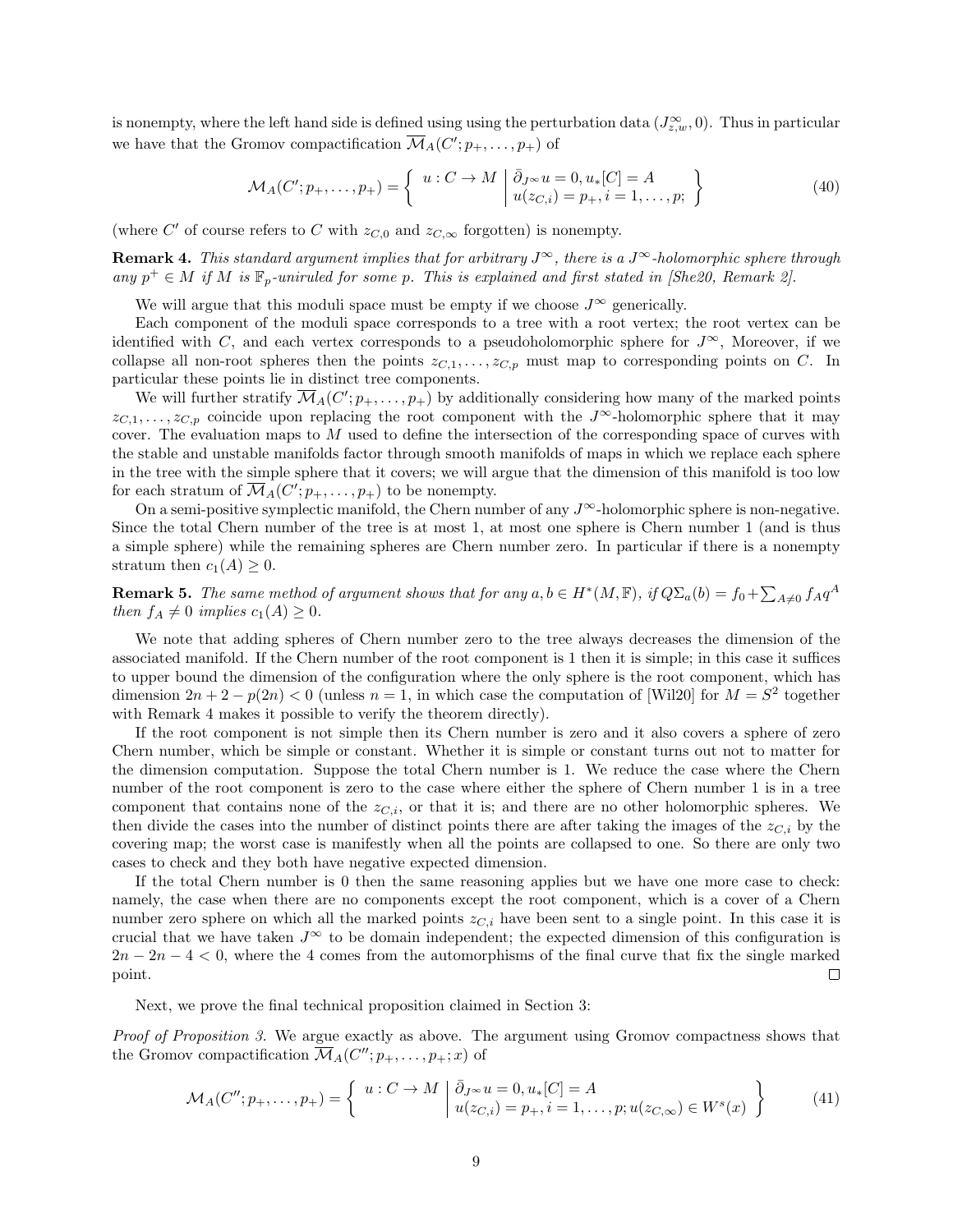(where C'' refers to C' with  $z_{C,0}$  and  $z_{C,\infty}$  forgotten) is nonempty for some  $x \in Crit(f)$  with nonzero coefficient in a chain-level representative of  $f_i'$ . Because  $\overline{W^s}(x)$  is a manifold with corners of dimension equal to that of  $W^s(x)$ , for the purpose of the dimension computation we can assume that the codimension constraint on  $z_{C,\infty}$  is as if  $z_{C,\infty}$  was constrained to lie strictly in  $W^s(x)$ , since the corresponding moduli spaces where  $z_{C,\infty}$  maps to lower-dimensional strata of  $\overline{W^s}(x)$  are only easier to rule out. We note also that  $W^s(x) \cap \{p_+\} = \emptyset.$ 

If the root component is simple and has Chern number 2 then it suffices to check the case where there are no additional Chern number 0 spheres attached, and this case is ruled out by a dimension count. If the root component is a point then either there are two Chern number 1 spheres, in which case we are in a moduli space of dimension strictly lower than that where the root component has Chern number 1; or there is one Chern number two sphere, and we can reduce to the case where are no other spheres. The Chern number 2 sphere cannot be attached to an input since  $W^s(x) \cap \{p_+\} = \emptyset$ ; so it must be attached to the output. In this case, since  $W^s(x) \cap \{p_+\} = \emptyset$ , even if the sphere is a multiple cover, the covering map must still send the two marked points to distinct points, and so the dimension computation shows that this configuration cannot exist as  $10 - 2 - 3 - 6 < 0$ . If the root component has Chern number 1, then all other spheres are Chern number zero or simple, and for the purpose of the dimension count we can assume that there is only one more sphere of Chern number 1 (which is then also simple); there are two cases and each are ruled out by counting dimensions. Finally, if the root component is a double cover then all other spheres have Chern number zero, so we can assume there are no other spheres; as before the double cover can collapse the two inputs but cannot collapse an input and an output, and the dimension count  $10 - 2 - 3 - 6 < 0$  excludes this configuration as well.  $\Box$ 

Finally, we prove, the remaining proposition used in Section 3:

*Proof of Proposition 2.* We have  $p = 2$  fixed. The computation is similar to the previous one: we will choose  $(J_{z,w}^i, \eta_{z,w}^i)$  converging to some  $(J_{z,w}^{\infty} = J^{\infty}, 0)$  and analyze the resulting strata of the limit. However, to exclude one of the possible strata we will have to choose a particular Morse function to calculate cohomology, and a more careful constraint on  $J^{\infty}$  and on the  $J_{z,w}^{i}$  and  $\eta_{z,w}^{i}$ . We will have  $x \in Crit(f)$  have nonzero coefficient in a chain-level representative of  $f_i'$ , as before.

Specifically, by [Tho54, p. II.27], the Poincare dual homology class to a can be represented by an oriented 2-dimensional closed submanifold  $N$  of  $M$ ; by attaching a local handle to  $N$  we can assume that the genus of N is positive. By the h-principle it can be represented by a symplectic submanifold  $[EM02]$ . We choose the Morse function  $f$  such that there is a single critical point  $y$  representing  $a$  in integral cohomology, such that the closure of  $W^u(y)$  is exactly N and such that  $N \cap \overline{W^s(x)}$  has dimension 1: this can be done by choosing a Morse function on  $N$  with a single maximum, extending by a negative definite quadratic form on a tubular neighborhood U of N with closure U, and then extending to a Morse function on all of M. We require that  $J^{\infty}|_{\bar{U}}$  is integrable, with N a complex submanifold; the projection from U to N holomorphic, making  $\bar{U}$  into a closure of a neighborhood of zero of a holomorphic vector bundle structure on the normal bundle to N. We additionally fix the germ of a complex hypersurface D containing N. Finally, we require that the  $J_{z,w}^{i}$ agree with  $J^{\infty}$  on  $\overline{U}$  for all w and i, and that  $\eta_{z,w}^{i}$  is zero on U for all w and i. This constraint does not violate transversality because there are no  $J^{\infty}$  holomorphic spheres contained entirely in  $\bar{U}$ . Indeed, if there there was such a sphere, its projection to  $N$  would give a holomorphic map to a surface of positive genus, which would have to factor through a point of  $N$ ; so the curve would lie in a fiber of the projection to  $N$ , which would define a bounded holomorphic map from a sphere to a  $\mathbb{C}^2$ , contradicting Liouville's theorem.

Finally, we require that  $J^{\infty}$  is chosen such that the moduli space of simple holomorphic spheres with two marked points, one passing through N and one passing through a stratum of  $W^s(x)$ , and having contact of order 2 to  $D$  is of expected dimension. The notion of spheres having contract of positive order to a holomorpic divisor was introduced in [CM07], [CM17], and an elaborate theory for the case where the divisor is locally defined near a point was established in [MS21]. The transversality results [CM07, Prop. 6.9] and [CM17, Prop 3.1] (see also [MS21, Lemma 2.2.1]) suffice to show that this moduli space is of expected dimension for generic  $J^{\infty}$ ; the dimension of this moduli space is 2 less than the dimension of the corresponding moduli space of simple spheres with no order of contact contraint at  $D$ .

As in the proof of Proposition 3 we will assume that the constraint on the output is a codimension  $6 - |f'_i| = \text{codim } W^s(x) = \text{codim } \overline{W^s(x)} \geq 3$  constraint since  $\overline{W^s(x)}$  is a manifold with corners compactifying  $W^s(x)$ .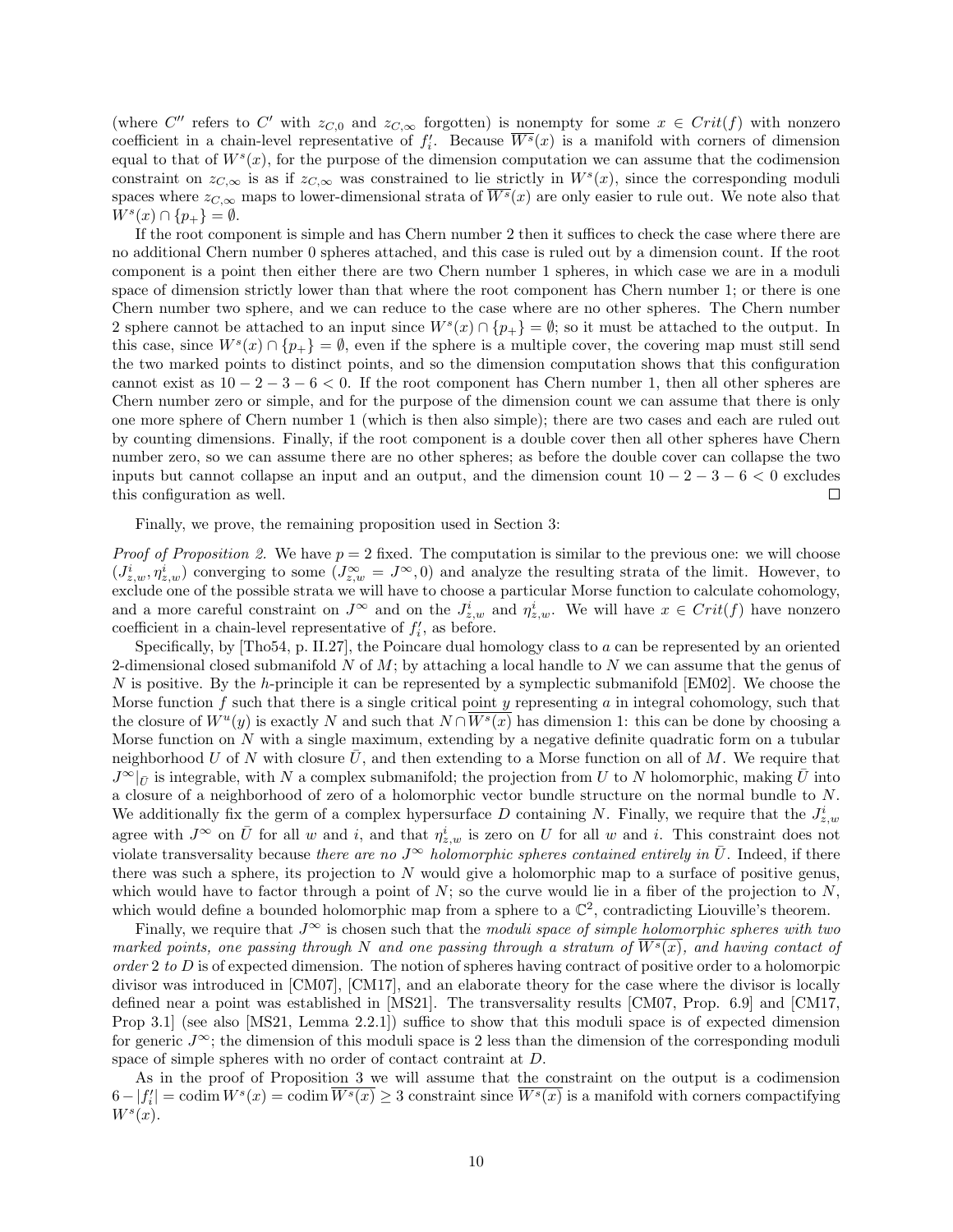If the root component has Chern number 2 then all other components have Chern number zero, and so we can assume the only component is the root componnet for the purpose of upper bounding the dimension. If the root component is simple then the moduli space has dimension  $6 + 4 - 4 - 4 - (6 - |f'_{i}|) < 0$ . If the root component is a two-fold cover then the resulting curve is simple; as before we can reduce to the case where there are no other spheres.

If the images of  $z_{C,1}$  and  $z_{C,2}$  are distinct the dimension is only lower than in the previous case. If the images of  $z_{C,1}$  and  $z_{C,2}$  agree then we upper bound the dimension by  $6 + 2 - 2 - (6 - |f'_i|) - 4 < 0$ .

If the Chern number of the root component is 1 then it is simple. We can reduce to the case where there is exactly one other sphere of Chern number 1, attahed to the root component either away from the marked points or at one of the marked points; all three cases have negative expected dimension.

Suppose the root component is a constant map. We reduce to two cases: either there is one additional sphere of Chern number 2 and no other spheres, or there there are two additional spheres attached at different points. If there is a sphere of Chern number 2 then either it is attached to an input, in which case if it is simple then lies in a moduli space of dimension bounded by  $6 + 4 - 2 - 4 - 5$  (where we have used that one of the marked points on this sphere lies in the intersection of the stable manifold of the output with the unstable manifold of the input). Alternatively, it is attached to the output; but then by [CM07, Lemma 7.2b] this sphere must have contact of order 2 to the divisor  $D$  containing  $N$ , and thus lies in expected dimension 2 lower than if it was only required to be contained in N; for a usual transverse intersection the expected dimension (if this sphere is simple) is  $6 + 4 - 2 - (6 - |f'_{i}|) - 4 \leq 1$ , and so with the tangency constraint we have a negative upper bound. If this sphere is a double-cover then it might collapse the N constraint and the  $W<sup>s</sup>(x)$  constraint, but then the unique marked point lies in  $N \cap W<sup>s</sup>(x)$  which has dimension 1 and thus the expected dimension of this configuration is negative as well. This latter argument also resolves the case where the Chern number 2 sphere was attached to an input and was a double cover.

Finally, suppose the Chern number of the root component is zero. Then we can again reduce to the case where there is additionally just one Chern number 2 sphere or 2 Chern number 1 spheres.

If the simplification of the root component sends  $z_{C,1}$  and  $z_{C,2}$  to distinct points just the root component together with its intersections with the two input cycles cannot exist for dimension reasons.

If the simplification of the root component sends  $z_{C,1}$  and  $z_{C,2}$  to the same point then: in the case with one more sphere of Chern number 2 we attach to the input or the output, and get dimension at most −1 (these are degenerations of previously studied configurations) and if we have two Chern number 1 spheres then we distribute them among input and output in the 3 different ways possible and upper bound dimensions separately.  $\Box$ 

# References

- [CGG19a] E. Cineli, V. L. Ginzburg, and B. Z. Gürel. "From pseudo-rotations to holomorphic curves via quantum Steenrod squares" (Sept. 2019). Preprint arXiv:1909.11967.
- [CGG19b] E. Cineli, V. L. Ginzburg, and B. Z. Gürel. "Pseudo-rotations and holomorphic curves" (May 2019). Preprint arXiv:1905.07567.
- [CM07] Kai Cieliebak and Klaus Mohnke. "Symplectic hypersurfaces and transversality in Gromov-Witten theory". *Journal of Symplectic Geometry* 5.3 (2007), pp. 281–356. DOI: jsg/1210083200. URL: https://doi.org/.
- [CM17] K. Cieliebak and K. Mohnke. "Punctured holomorphic curves and Lagrangian embeddings". 212.1 (Nov. 2017), pp. 213–295. doi: 10.1007/s00222-017-0767-8. url: https://doi.org/ 10.1007/s00222-017-0767-8.
- [EM02] Y. Eliashberg and N. Mishachev. Introduction to the h-principle. Providence, Rhode Island: American Mathematical Society, 2002. isbn: 978-0821832271.
- [Flo89] Andreas Floer. "Symplectic fixed points and holomorphic spheres". Comm. Math. Phys. 120.4 (1989), pp. 575–611.
- [Fuk97] Kenji Fukaya. "Morse homotopy and its quantization". Geometric topology (Athens, GA, 1993). Vol. 2. AMS/IP Stud. Adv. Math. Amer. Math. Soc., Providence, RI, 1997, pp. 409–440.